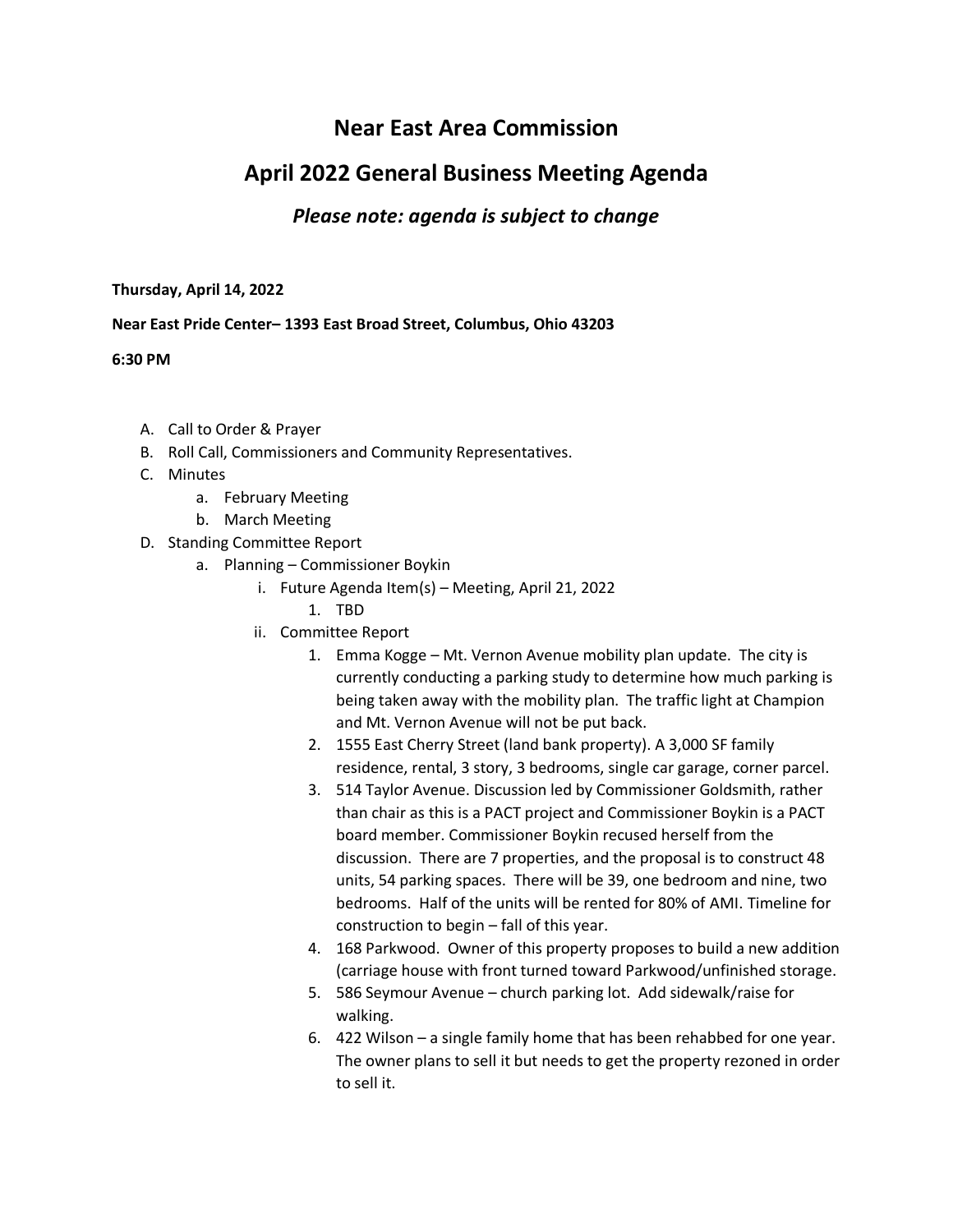- 7. 760 McAllister. New builder proposes to build a 2-story home, adding a 2-car garage and changing the elevation.
- 8. 766 East Fulton. This is a duplex at the corner of Fulton and South Monroe. Plan is to build 2 ½ story condos for sale.
- b. Zoning Commissioner Ross-Womack
	- i. Future Agenda Item(s) Meeting, April 19, 2022
		- 1. TBD
	- ii. Committee Report
		- 1. 471 South 22nd Street, Columbus, OH 43205 CV22-006 The applicant submitted a Council Variance to construct two (2) detached dwelling units on the same parcel, consisting of a dwelling fronting South 22nd Street and a rear carriage house/garage with one (1) dwelling unit.
		- 2. 1126 Bryden Ave, Columbus, OH 43215 CV21-123 The applicant submitted a Council Variance Application to allow mixed usage, both residential and office in an existing building.
		- 3. 930 Franklin Avenue, Columbus, OH 43205 CV21-103 The applicant submitted a Council Variance Application to construct three (3) dwellings. This application contains a lot split to return parcels back to similar plotting of four (4) individual plots. The application contains one (1) existing dwelling on the unsplit parcel.
		- 4. 61-67 North 21st Street, Columbus, OH 43203 CV21-148 The applicant submitted a Council Variance Application to perform a lot split of two existing structures an eleven (11) unit dwelling and a duplex, which share a single lot.
		- 5. 163 North 22nd Street, Columbus, OH 43203 CV21-131 The applicant submitted a Council Variance Application to allow the construction of 2 dwellings on one parcel (a single-family home with a carriage house).
		- 6. 330-344 Taylor Avenue, Columbus, OH 43203 CV21-147 The applicant submitted a Council Variance Application to develop off-street parking for an existing eight (8) unit dwelling.
- E. Special Committee Reports
	- a. Community Engagement Commissioner Russell
		- i. ADAMH
		- ii. Columbus Zoo new free or discounted admissions programs
	- b. Executive Chair Curry-Da-Souza
- F. Announcements and Public Comments
	- a. From Commissioners and Community Engagement Meeting
		- i. Healthy Community Center @ old MLK Library Commissioner Curry Da Souza, Russell, or Hutchison
	- b. Other
- G. Speakers
	- a. Columbus City Schools "Power of One" Strategic Plan Commissioner Owens
	- b. May meeting (postponed April meeting) Councilmember Barroso de Padilla
- H. President's Report Chair Curry Da-Souza